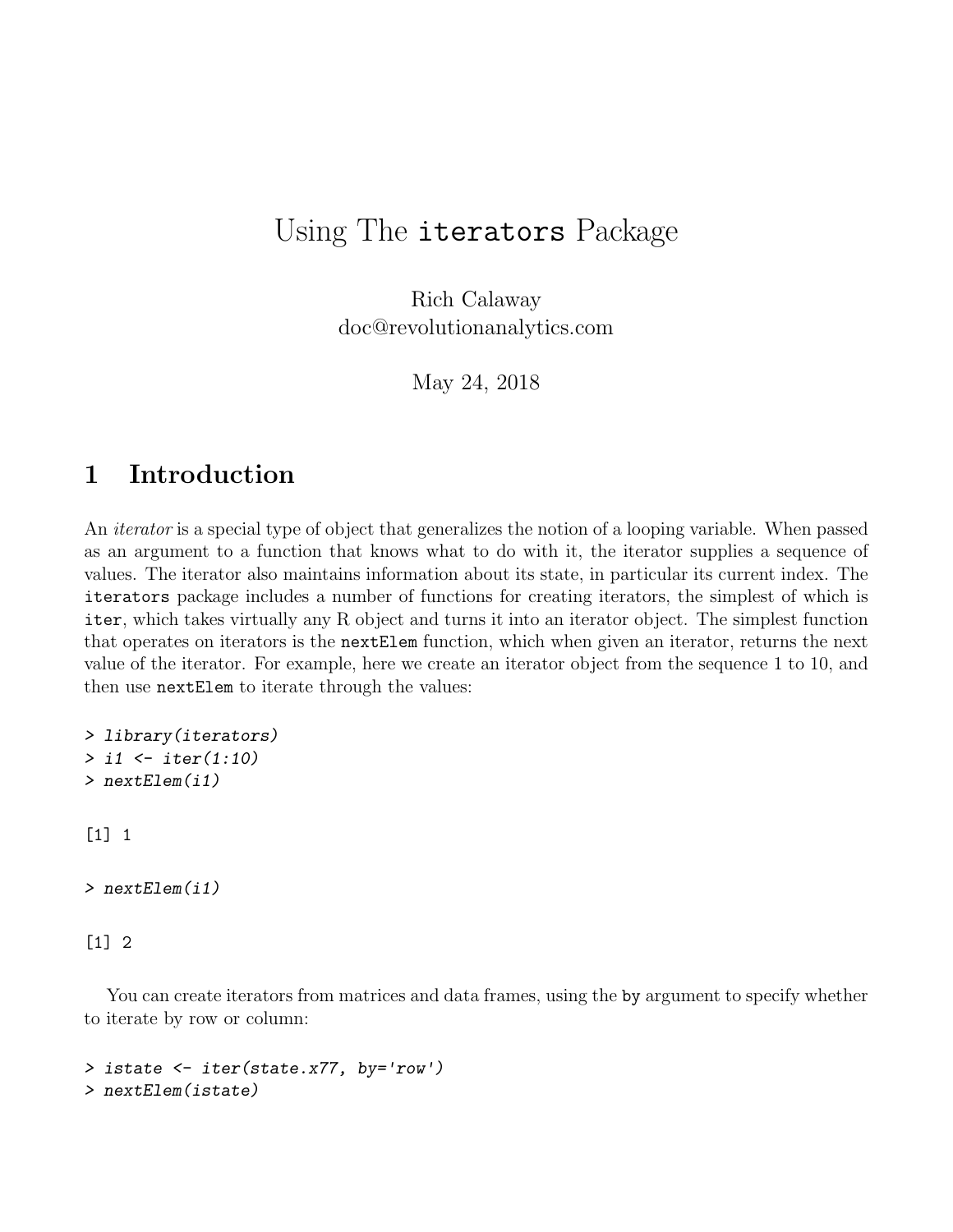Population Income Illiteracy Life Exp Murder HS Grad Frost Area Alabama 3615 3624 2.1 69.05 15.1 41.3 20 50708 > nextElem(istate) Population Income Illiteracy Life Exp Murder HS Grad Frost Area Alaska 365 6315 1.5 69.31 11.3 66.7 152 566432

Iterators can also be created from functions, in which case the iterator can be an endless source of values:

> ifun <- iter(function() sample(0:9, 4, replace=TRUE)) > nextElem(ifun)

[1] 3 4 4 1

> nextElem(ifun)

[1] 2 3 5 4

For practical applications, iterators can be paired with foreach to obtain parallel results quite easily:

```
> library(foreach)
```
foreach: simple, scalable parallel programming from Revolution Analytics Use Revolution R for scalability, fault tolerance and more. http://www.revolutionanalytics.com

```
> x \leftarrow matrix(rnorm(1e+06), ncol = 10000)> itx \le iter(x, by = "row")
> foreach(i = itx, .combine = c) %dopar% mean(i)
```

```
[1] -0.0069652059 0.0161112989 0.0080068074 -0.0120020610 0.0017168149
[6] 0.0139835943 -0.0078172106 -0.0024762273 -0.0031558268 -0.0072662893
[11] -0.0055142639 0.0015717907 -0.0100842965 -0.0123601527 0.0136420084
[16] -0.0242922105 -0.0126416949 -0.0052951152 0.0216329326 -0.0262476648
[21] 0.0041937609 0.0121253368 -0.0110165729 0.0044267635 0.0080241894
[26] 0.0042995539 -0.0102826632 0.0051185628 -0.0013970812 -0.0172380786
```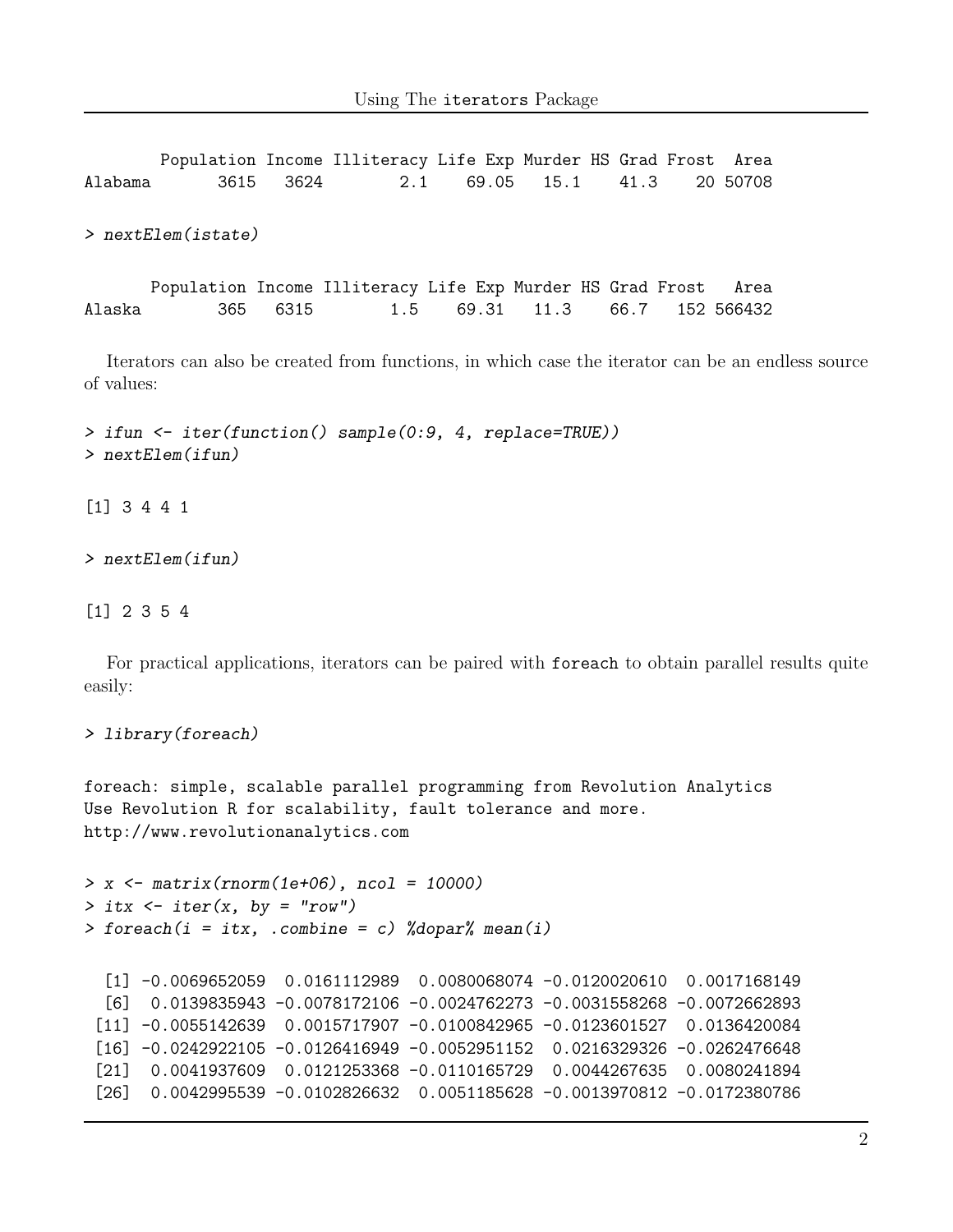```
[31] 0.0096079613 0.0046837729 -0.0080726970 0.0083781727 -0.0234620163
[36] -0.0099883966 0.0026883628 0.0029367320 0.0205825899 0.0035303940
[41] 0.0204990426 -0.0010804987 -0.0033665481 -0.0127492019 -0.0147443195
[46] 0.0027046346 0.0016449793 0.0155575490 -0.0003488394 -0.0079238019
[51] 0.0086390030 -0.0039033309 0.0168593825 -0.0067189572 -0.0009925288
[56] -0.0162907048 -0.0059171838 0.0093806072 0.0100886929 -0.0111677408
[61] 0.0021754963 -0.0056770907 0.0081200698 -0.0029828717 -0.0163704350
[66] 0.0057266267 -0.0017156156 0.0214172738 -0.0141379874 -0.0126593342
[71] 0.0087124575 0.0040231519 0.0038515673 0.0066066908 0.0023586046
[76] -0.0044167901 -0.0090543553 0.0010806096 0.0102288061 0.0039881702
[81] -0.0054549319 -0.0127997275 -0.0031697122 -0.0016100996 -0.0143468118
[86] 0.0035904125 -0.0059399479 0.0085565480 -0.0159064868 0.0054120554
[91] -0.0084420572 0.0194448129 -0.0103192553 -0.0062924628 0.0215069258
[96] 0.0015749065 0.0109657488 0.0152237842 -0.0057181022 0.0035530715
```
## 2 Some Special Iterators

The notion of an iterator is new to R, but should be familiar to users of languages such as Python. The iterators package includes a number of special functions that generate iterators for some common scenarios. For example, the irnorm function creates an iterator for which each value is drawn from a specified random normal distribution:

```
> library(iterators)
> itrn <- irnorm(10)
> nextElem(itrn)
 [1] 2.03937283 -1.36708005 -0.23984594 -0.78275420 0.46212333 -0.76126267
 [7] 0.01966391 -1.42582569 -0.05161063 0.09770317
> nextElem(itrn)
 [1] 0.02346295 -0.05622238 -0.41992345 0.41937270 0.74088061 -0.09428361
 [7] 0.08351789 0.24632479 -2.11331533 0.13662882
```
Similarly, the irunif, irbinom, and irpois functions create iterators which drawn their values from uniform, binomial, and Poisson distributions, respectively.

We can then use these functions just as we used **irnorm**:

```
> itru <- irunif(10)
> nextElem(itru)
```